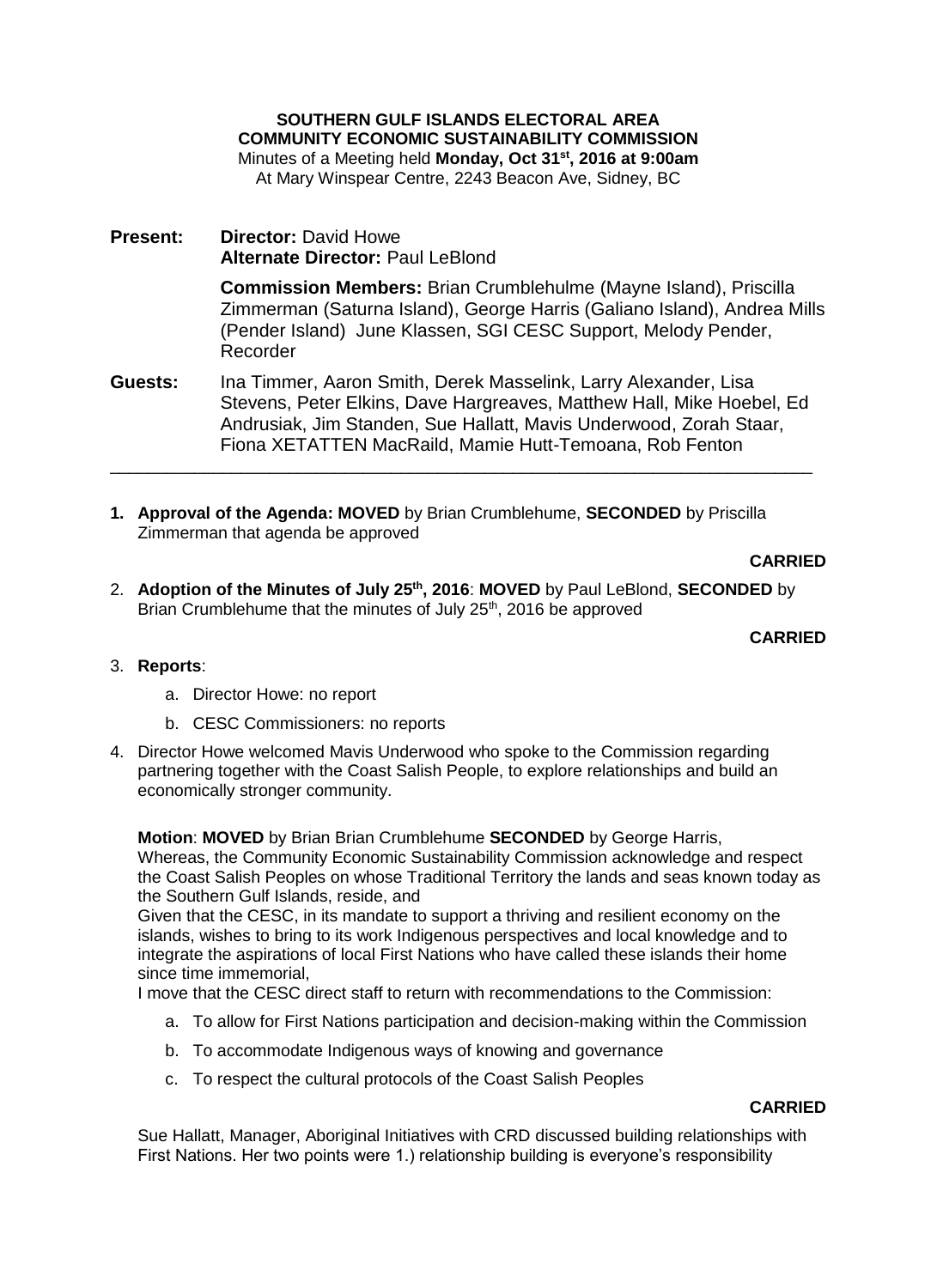(Commission) and their department is here to help and 2.) the Knowledge keepers are not the only ones responsible to impart knowledge to us, it is our responsibility to research on our own, Sue shared a few books as resources and gave the commission two titles to read, Saltwater People as told by Dave Elliott Sr. and Working with Aboriginal Peoples, and Indigenous Corporate training guide currently being used by their group.

- 5. Knowledge Based Economics Virtual Delivery
	- a. Aaron Smith Salish Sea Registry update

Background: Dave and Aaron spoke about an economic development opportunity using place based learning as a solution to open infrastructure and available accommodations left vacant in the winter months. Would we be able to use people, resources and assets already in place in this region, using technology as a vehicle, to show what they can offer to place based learning.

Salish Sea Registry update: the registry addresses two initiatives for the CESC, Education and Resource Inventory. The registry is a way to inventory our assets – to register our skills, projects and venues. Aaron shared the new tourism philosophy of SHAVE which is Scientific, Health and Wellness, Accredited, Volunteerism and Education non accredited. This is the future of destination management. Could we create learning centres/environments on each island that supports the local values of the SGI's and people of the Salish Sea, creating emotional experiences that will make visitors remember and want to come back.

The registry has been created, some tweaking here and there. How do we get people to sign up There are several avenues to go through to get the word out, social media, conventional ways like mail out or posters in high traffic areas and through existing organizations and associations, inviting them to register their group.

Aaron believes this database hasn't been done anywhere else, it opens many opportunities including a database for Film Commissions or Film institutes who would benefit from such a database to see what is on our islands, this is just one submarket it would be useful for.

It was discussed that we would need some practical examples to give it some traction, product delivery and marketability. Need to get the residents involved.

This database would pair nicely with the ETGI initiative as it would be able to identify useful products to go with their concept plan.

- b. Derek Masselink Regional Agrologist Derek gave a brief introduction to his position with the Ministry. He'll be working with groups like ours who are inclined to support Food and Agriculture rather than the individual farmer. The Ministries mandate is to increase food and agriculture production from 13 billion to 15 billion within the next couple of years. They are also interested in putting more land into production and working with First Nations.
- c. Brian Crumblehume discussed how all the Islands seem to have so many programs and workshops going on and he feels it's time to provide a central coordinating role. He introduced Gumboot University on Gabriola, saying they have said there are really interested in a multi Island initiative including the SGI's and SSI and further up the coast. They are imagining a range of educational opportunities that would match their vision of the Gumboot University, courses in permaculture, history and other local things (document attached).

Brian would like to see some decision made to actually provide a central communication system.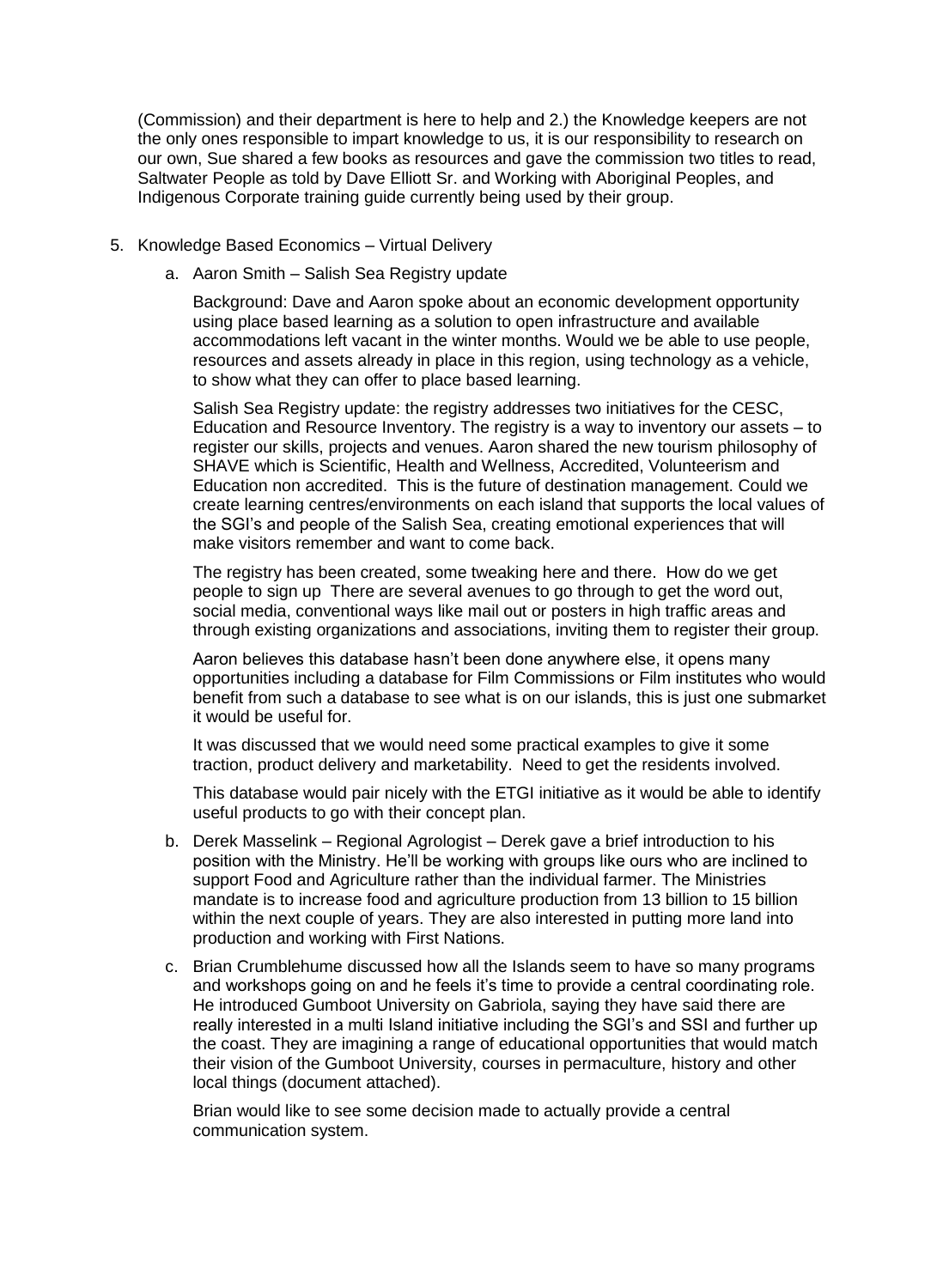Zorah Staar spoke about her work with Heartwood Folk School for island sustainability and resilience. She would like to see an Events and Attractions directory for all islands on one website, possibly the CESC makes most sense (document attached).

d. Fiona XETATTEN MacRaild, shared a few comments and considerations for the commission. She felt the commission needed to think about four points before carrying on with our initiatives. 1.) Is drawing people in a good thing, 2.) Is tourism good, 3.) Using indigenous knowledge and culture to attract other people, is it appropriate? And 4.) Is getting bigger better. You need to have this conversation first. She felt the database should start with people from aboriginal communities, to start with the stories of where the islands came from, the ancestors they belong too…to start from there.

**MOTION**: Brian Crumblehume **MOVED**, George Harris **SECONDED** that the CESC request staff to draft a letter of support on behalf of Director Howe to support the Mayne Island Agriculture Society in their application for funding for a teaching program.

## **CARRIED**

Mamie Hutt Temoana talked about the newly formed society on Pender Island, Southern Gulf Islands Community Resource Centre Society who's purpose is to help build resources, referrals, information as a joint project with other organizations and associations on Pender. Mamie is also the President of the Pender Chamber and therefore also looking for ways to improve tourism and business on the island. The CRC has submitted an application to the Rural Dividend Fund to get the CRC up and running and have chosen Edu-tourism as our project, to try and build the skills on Pender with the skills of the residents, set up courses and workshops focusing on seniors and youth ages  $15 - 35 -$  this takes in a lot of the young families. If the application is successful we will have money to do the coordination and we'll need help from everyone around the table to help us implement this plan.

Micheal Hoebel briefly discussed an online event calendar activeislands.com based on Galiano that had tried to develop an SGI event calendar but only Galiano seems to be using it and find it effective. The biggest problem is getting the traction.

June Klassen mentioned that there is an awful lot of overlap and interweaving of similar ideas and hopes Larry is able to pull it all together before it becomes too fractured.

e. Update suggestions were sent to the commissioners for the SGI CESC Website. June asked if they could be reviewed and any comments and feedback as well as changes to each islands pages be sent to Melody for updating.

### 6. Fossil Fuel Free Transportation Update

a. June reported that Richard Drdul has been contracted to write a community bus report. He's met with Galiano, Pender and Mayne Islands and discussed their pilot bus projects. He should come back by the end of the month with a report that will outline rules and regulations for a community bus and also provide some recommendations for the groups to consider for their pilot bus projects. This type of information can be shared with other communities.

June has organized an inter-island passenger only ferry workshop with KPFF Consulting out of Seattle, they contributed to Kitsap Transit Passenger Only ferry study. The workshop will be in Sidney on Nov  $17<sup>th</sup>$ . They will be talking about rules and regulations, risk and liabilities, and legislation around a passenger only ferry system and then after lunch have a visioning session to find out what do we want or think we want to have.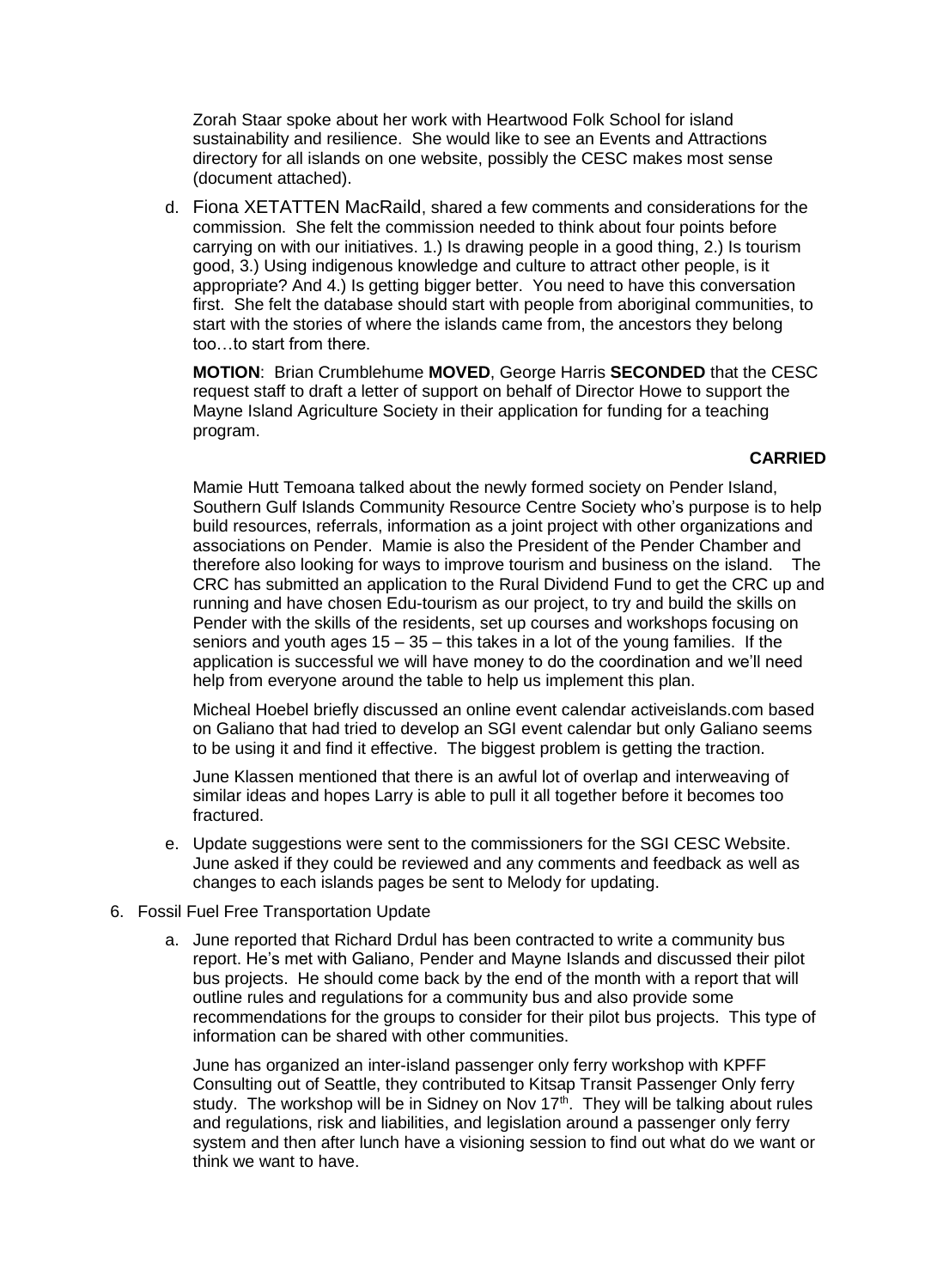b. Dave Hargreaves and Matthew Hall – Transportation App presentation. Moving around the Gulf Islands with technology. Background: While traveling back and forth from Pender on the ferry to work in Victoria he thought about how to set up a communication of sorts with other ferry travelers so if someone needed a lift into town they could put it out "there" and connect with someone going that way. "who or what is going where and how can I use it?" Matthew has developed a very simple app called the Ferry App which simplifies the ferry schedule and this could be expanded with better funding. It could order a taxi or a car etc.

Developed the Ferry App as using BC Ferries schedule is not a happy experience. They manually have to enter the schedules as BC Ferries does not have any type of digital management it is all done in PDF's. Their future plan for this app is to have more ads for funding and push notifications for last minute cancellations, changes or additions.

They are developing a test app/website incorporating all the different modes of transportation on the islands. It would be split into the different methods of transport such as car stops, taxi's, water taxi's, community buses, BC Transit (SSI), float planes. Currently there is no one place to get this information and it makes it difficult to make plans. Future features would include google maps giving directions for getting to a place on Mayne Island from a place on Pender, the directions would give you the different options to get there, through this app a feature would allow you to request a car stop pick up, a notification gets sent out that someone is waiting at a car stop and if you are going that way you would know you could stop and pick them up. The app/website would give people options to get around the islands.

c. Ed Andrusiak – ETGI update. (See attached document) the ETGI Concept plan has been completed by Ecoplan and is ready for review and endorsement by SGI CESC and the SSI CEDC and then by the CRD EASC. They will have in-depth discussion with First Nations before moving forwarded with their plans. This is a community tourism plan not mass tourism but rather the value is in the experience that is geared to the residents and visitors and expanding the off season. Very much the Edu tourism plan as discussed earlier.

**MOTION**: Brian Crumblehume **MOVED** and Andrea Mills **SECONDED** that the CESC receive the ETGI Concept Plan for information.

### **CARRIED**

Discussed the Trail systems, community trails vs the CRD regional trails. Aaron shared a website called Working Abroad that has a trail building component for travelers and if ETGI follows the "SHAVE" acronym, there are funding opportunities available to them. [http://www.workingabroad.com/projects/caribbean-conservation](http://www.workingabroad.com/projects/caribbean-conservation-volunteer#tab_204)[volunteer#tab\\_204](http://www.workingabroad.com/projects/caribbean-conservation-volunteer#tab_204)

Ed is participating in the process led by Destination BC to produce a 10 year destination development Strategic plan. They are aware of the ETGI Concept Plan and Ed will ensure it is incorporated into the 10 year plan in some way.

Each island has their own trail society working on plans for their community trails. SGI Electric Charging Stations presented by Jim Standen (as per attached document) they currently have 9 free public charging stations and working towards 21. He discussed some of their marketing strategies and funding opportunities. He is here to share this information and strategy with all the other gulf islands and would like to have island participation in getting more chargers on the islands which is good for our image, for tourists and for residents. Can we please go back to you islands